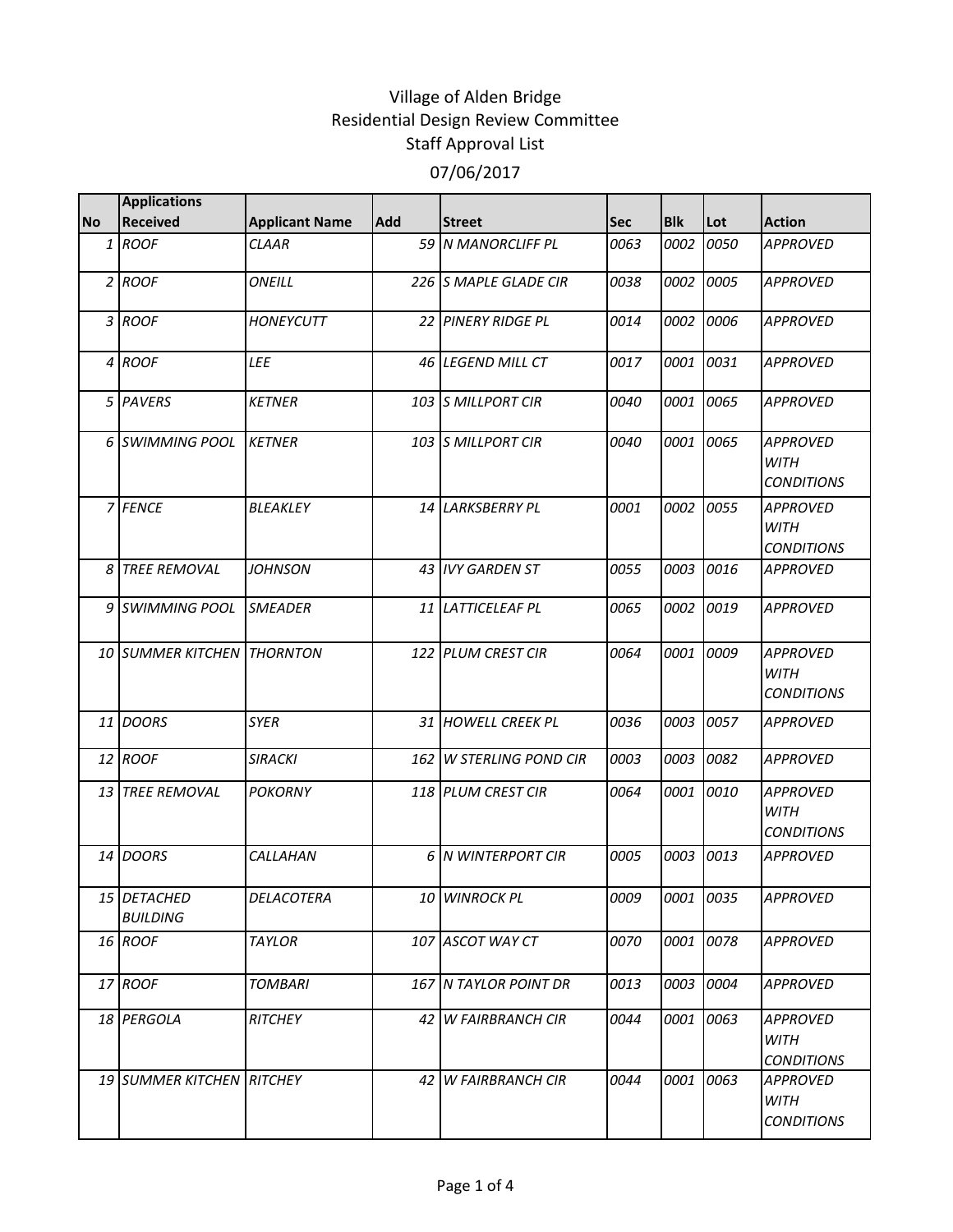|           | <b>Applications</b>    |                                                                          |                 |                              |      |            |           |                                                     |
|-----------|------------------------|--------------------------------------------------------------------------|-----------------|------------------------------|------|------------|-----------|-----------------------------------------------------|
| <b>No</b> | <b>Received</b>        | <b>Applicant Name</b>                                                    | <b>Add</b>      | <b>Street</b>                | Sec  | <b>Blk</b> | Lot       | <b>Action</b>                                       |
|           | <b>20 COLOR CHANGE</b> | <b>TUCKER</b>                                                            |                 | 19 CLASSIC OAKS PL           | 0007 | 0001       | 0022      | <b>APPROVED</b>                                     |
|           | 21 FIREPIT             | <b>PERUGINI</b>                                                          |                 | 139 HAWKNEST CT              | 0074 | 0001       | 0031      | <b>APPROVED</b><br><b>WITH</b><br><b>CONDITIONS</b> |
|           | 22 SWIMMINNG<br>POOL   | <b>PERUGINI</b>                                                          |                 | 139 HAWKNEST CT              | 0074 | 0001       | 0031      | <b>APPROVED</b><br><b>WITH</b><br><b>CONDITIONS</b> |
|           | 23 FENCE               | PARK                                                                     |                 | 79 S HAWTHORNE HOLLOW<br>CIR | 0086 |            | 0002 0012 | <b>APPROVED</b>                                     |
|           | 24 COLOR CHANGE        | COUFAL                                                                   |                 | 10 CLASSIC OAKS PL           | 0007 | 0001 0031  |           | <b>APPROVED</b>                                     |
|           | 25 FENCE               | <b>GOODWIN</b>                                                           | 35 <sub>1</sub> | <b>LONG HEARTH PL</b>        | 0012 |            | 0002 0019 | <b>APPROVED</b><br><b>WITH</b><br><b>CONDITIONS</b> |
|           | 26 ROOF                | <b>BORDELON</b>                                                          |                 | 59 WILDFLOWER TRACE PL       | 0039 | 0001       | 0049      | <b>APPROVED</b>                                     |
|           | 27 FENCE               | <b>RATLIFF</b>                                                           |                 | 11 JUNE BREEZE PL            | 0067 | 0002       | 0033      | <b>APPROVED</b>                                     |
|           | 28 TREE REMOVAL        | <b>CHAN</b>                                                              |                 | 22 WILLOW RUN PL             | 0002 | 0002       | 0036      | <b>APPROVED</b>                                     |
|           | 29 FENCE               | GALLAWAY                                                                 |                 | 103 N PINEY PLAINS CIR       | 0007 | 0001       | 0054      | <b>APPROVED</b>                                     |
|           | 30 ROOF                | <b>KENNEDY</b>                                                           |                 | 6 BETHANY BEND CT            | 0036 |            | 0004 0003 | <b>APPROVED</b>                                     |
|           | 31 PERGOLA             | <b>CERNA</b>                                                             |                 | 3 GUINEVERE PL               | 0074 | 0001       | 0026      | <b>APPROVED</b>                                     |
|           | <b>32 TREE REMOVAL</b> | <b>COGHLAN</b>                                                           |                 | <b>19 BLUFF CREEK CT</b>     | 0073 | 0001       | 0005      | <b>APPROVED</b>                                     |
|           | 33 FENCE               | <b>KABIR</b>                                                             |                 | 119 N WESTWINDS CIR          | 0067 |            | 0002 0020 | <b>APPROVED</b><br><b>WITH</b><br><b>CONDITIONS</b> |
|           | 34 WINDOWS             | SALAWAGE                                                                 |                 | 5 SANDALBRANCH DR            | 0018 |            | 0002 0034 | <b>APPROVED</b>                                     |
|           | 35 SWIMMING POOL       | <b>RODRIGUEZ</b>                                                         |                 | 45   S SILVER CRESCENT CIR   | 0001 |            | 0002 0021 | <b>APPROVED</b><br><b>WITH</b><br><b>CONDITIONS</b> |
|           | 36 TREE REMOVAL        | SRALLA                                                                   |                 | 86 N HOLLYLAUREL CIR         | 0016 |            | 0001 0034 | <b>APPROVED</b>                                     |
|           | 37 TREE REMOVAL        | JEAN BAPTISTE &<br><b>EMILIE ENOMBO</b><br>NDJAGA LIVING<br><b>TRUST</b> |                 | 22 VERDANT VALLEY PL         | 0023 |            | 0001 0027 | <b>APPROVED</b>                                     |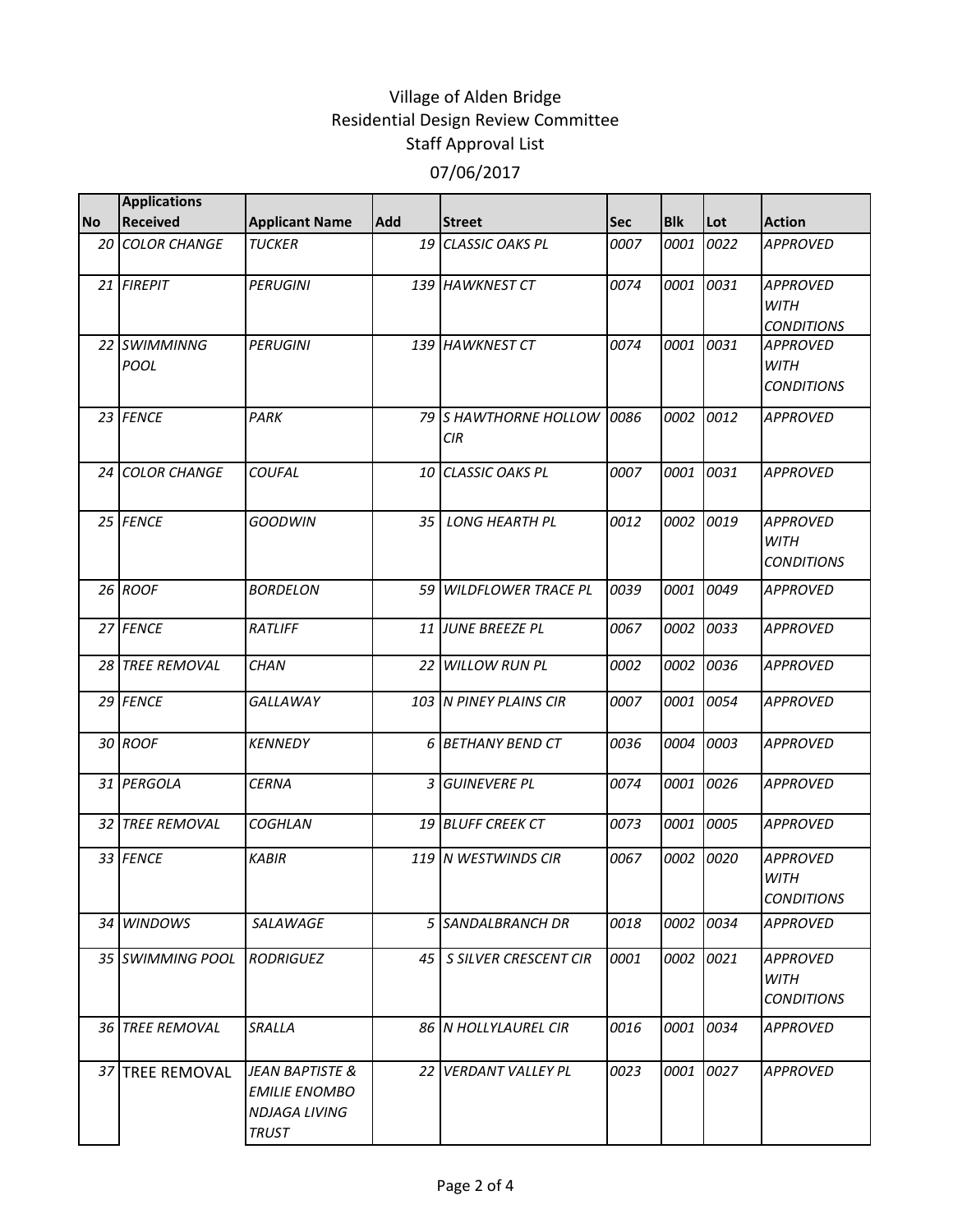|           | <b>Applications</b>    |                       |     |                                |            |            |      |                                                     |
|-----------|------------------------|-----------------------|-----|--------------------------------|------------|------------|------|-----------------------------------------------------|
| <b>No</b> | <b>Received</b>        | <b>Applicant Name</b> | Add | <b>Street</b>                  | <b>Sec</b> | <b>Blk</b> | Lot  | <b>Action</b>                                       |
|           | 38 ROOF                | <b>WHITE</b>          |     | 30 N GOLDENVINE CIR            | 0065       | 0001       | 0046 | <b>APPROVED</b>                                     |
|           | 39 SWIMMING POOL       | <b>AGUAYO</b>         |     | 147 S EVANGELINE OAKS CIR      | 0074       | 0001       | 0029 | <b>APPROVED</b><br><b>WITH</b><br><b>CONDITIONS</b> |
| 40        | <b>WALKWAY</b>         | <b>AGUAYO</b>         |     | 147 S EVANGELINE OAKS CIR      | 0074       | 0001       | 0029 | <b>APPROVED</b>                                     |
|           | 41 ROOF                | <b>AGUILAR</b>        |     | 26 S PINEY PLAINS CIR          | 0007       | 0002       | 0007 | <b>APPROVED</b>                                     |
|           | 42 PAVERS              | <b>HARRIGAL</b>       |     | 38 DALEA PL                    | 0039       | 0001       | 0038 | <b>APPROVED</b>                                     |
|           | 43 ROOM ADDITION       | <b>HAMMOND</b>        |     | 2 HARVEST GREEN PL             | 0007       | 0001       | 0010 | <b>APPROVED</b><br><b>WITH</b><br><b>CONDITIONS</b> |
|           | 44 PATIO               | <b>HAMMOND</b>        |     | 2 HARVEST GREEN PL             | 0007       | 0001       | 0010 | <b>APPROVED</b>                                     |
| 45        | <b>COLOR CHANGE</b>    | <b>SHEEDY</b>         | 15  | <b>W COTTAGE GREEN ST</b>      | 0035       | 0003       | 0015 | <b>APPROVED</b>                                     |
|           | 46 ROOF                | <b>WILLIAMS</b>       | 3   | <b>OLD RIVER PL</b>            | 0034       | 0002       | 0008 | <b>APPROVED</b>                                     |
|           | 47 PLAY STRUCTURE      | <b>AUNE</b>           |     | 74 W SANDALBRANCH CIR          | 0018       | 0002       | 0016 | <b>APPROVED</b>                                     |
|           | 48 FENCE               |                       |     | 19 S SILVER CRESCENT           | 0001       | 00002 0014 |      | <b>APPROVED</b>                                     |
| 49        | <b>TREE REMOVAL</b>    | RETTAGLIATA           | 70  | S CLOVERGATE CIR               | 0054       | 0001       | 0013 | <b>APPROVED</b>                                     |
|           | 50 FENCE               | <b>ROBERTS</b>        |     | 38 TAUPEWOOD PL                | 0074       | 0003       | 0031 | <b>APPROVED</b><br><b>WITH</b><br><b>CONDITIONS</b> |
| 51        | <b>COLOR CHANGE</b>    | <b>LOFTIS</b>         |     | 6 SENTINEL PL                  | 0004       | 0002       | 0011 | <b>APPROVED</b>                                     |
|           | 52 SHUTTERS            | <b>LOFTIS</b>         |     | 6 SENTINEL PL                  | 0004       | 0002 0011  |      | <b>APPROVED</b>                                     |
|           | 53 ROOF                | <b>LOFTIS</b>         |     | 6 SENTINEL PL                  | 0004       | 0002       | 0011 | <b>APPROVED</b>                                     |
|           | 54 TREE REMOVAL        | <b>CHADWICK</b>       | 138 | <b>W GREYWING CIR</b>          | 0006       | 0004       | 0003 | <b>APPROVED</b>                                     |
|           | 55 ROOF                | AHLSTROM              |     | <b>143 IS MERRYWEATHER CIR</b> | 0082       | 0001       | 0070 | APPROVED                                            |
|           | <b>56 COLOR CHANGE</b> | <b>ROETZER</b>        |     | 95 AUTUMN BRANCH DR            | 0026       | 0001       | 0060 | APPROVED                                            |
|           | 57 PATIO               | DARNELL               |     | 6 WILLOW POINT PL              | 0033       | 0001       | 0015 | <b>APPROVED</b>                                     |